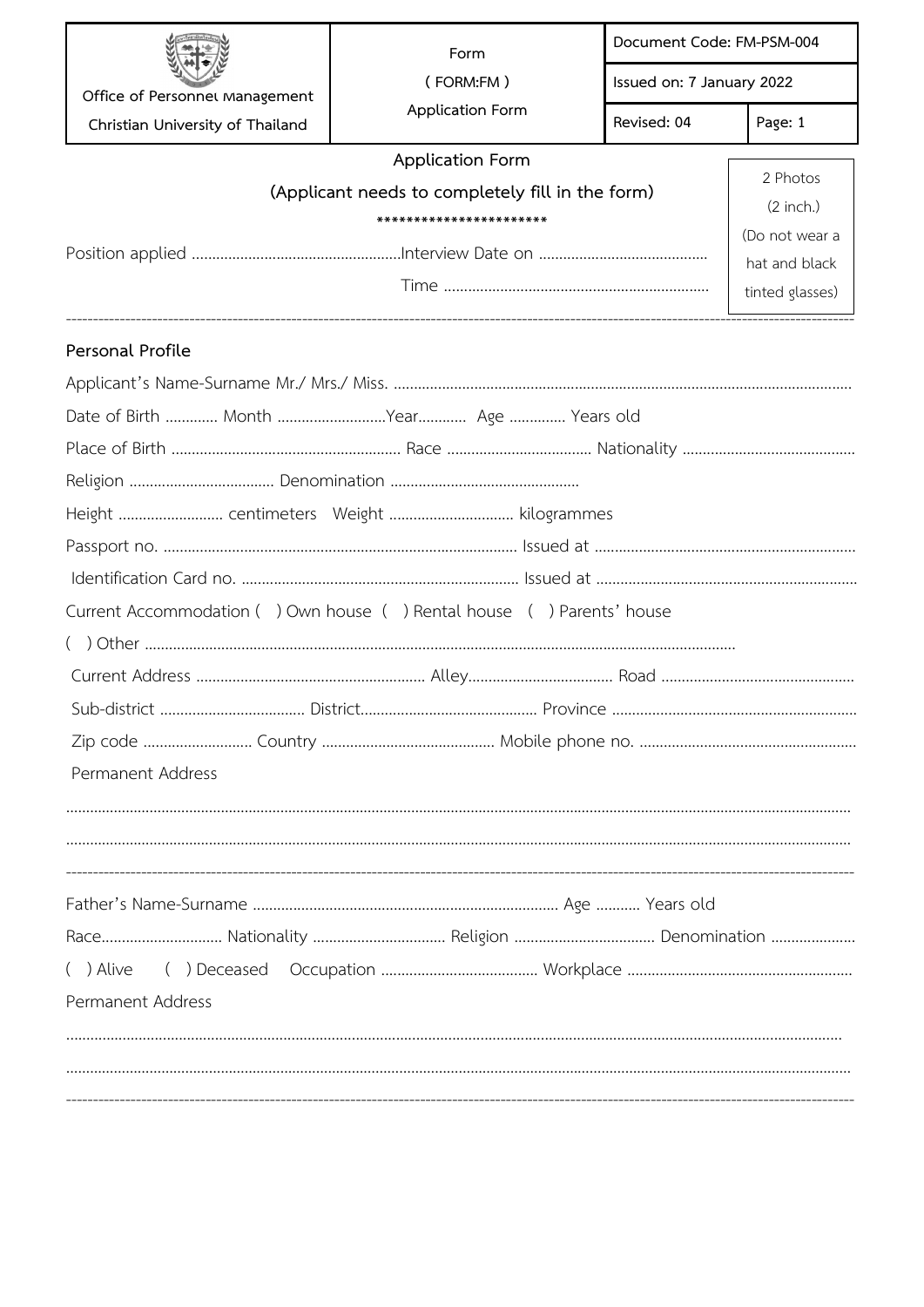| Permanent Address |  |  |  |
|-------------------|--|--|--|
|                   |  |  |  |
|                   |  |  |  |

| No. | Name-Surname | Institution/ Workplace |  |  |
|-----|--------------|------------------------|--|--|
|     |              |                        |  |  |
|     |              |                        |  |  |
|     |              |                        |  |  |
|     |              |                        |  |  |

| Marital Status () Single () Widowed () Divorced () Separated |                                                 |  |  |  |  |
|--------------------------------------------------------------|-------------------------------------------------|--|--|--|--|
|                                                              | () Registered marriage () Unregistered marriage |  |  |  |  |
|                                                              |                                                 |  |  |  |  |
|                                                              |                                                 |  |  |  |  |
|                                                              |                                                 |  |  |  |  |
|                                                              |                                                 |  |  |  |  |
|                                                              |                                                 |  |  |  |  |
|                                                              |                                                 |  |  |  |  |
|                                                              |                                                 |  |  |  |  |

## Educational Background

|      | Period (Year) | Educational level                  | Institution | Degree | Major |  |
|------|---------------|------------------------------------|-------------|--------|-------|--|
| From | To            |                                    |             |        |       |  |
|      |               | Elementary                         |             |        |       |  |
|      |               | Junior High School                 |             |        |       |  |
|      |               | Senior High School                 |             |        |       |  |
|      |               | Vocational Certificate             |             |        |       |  |
|      |               | Advanced Vocational<br>Certificate |             |        |       |  |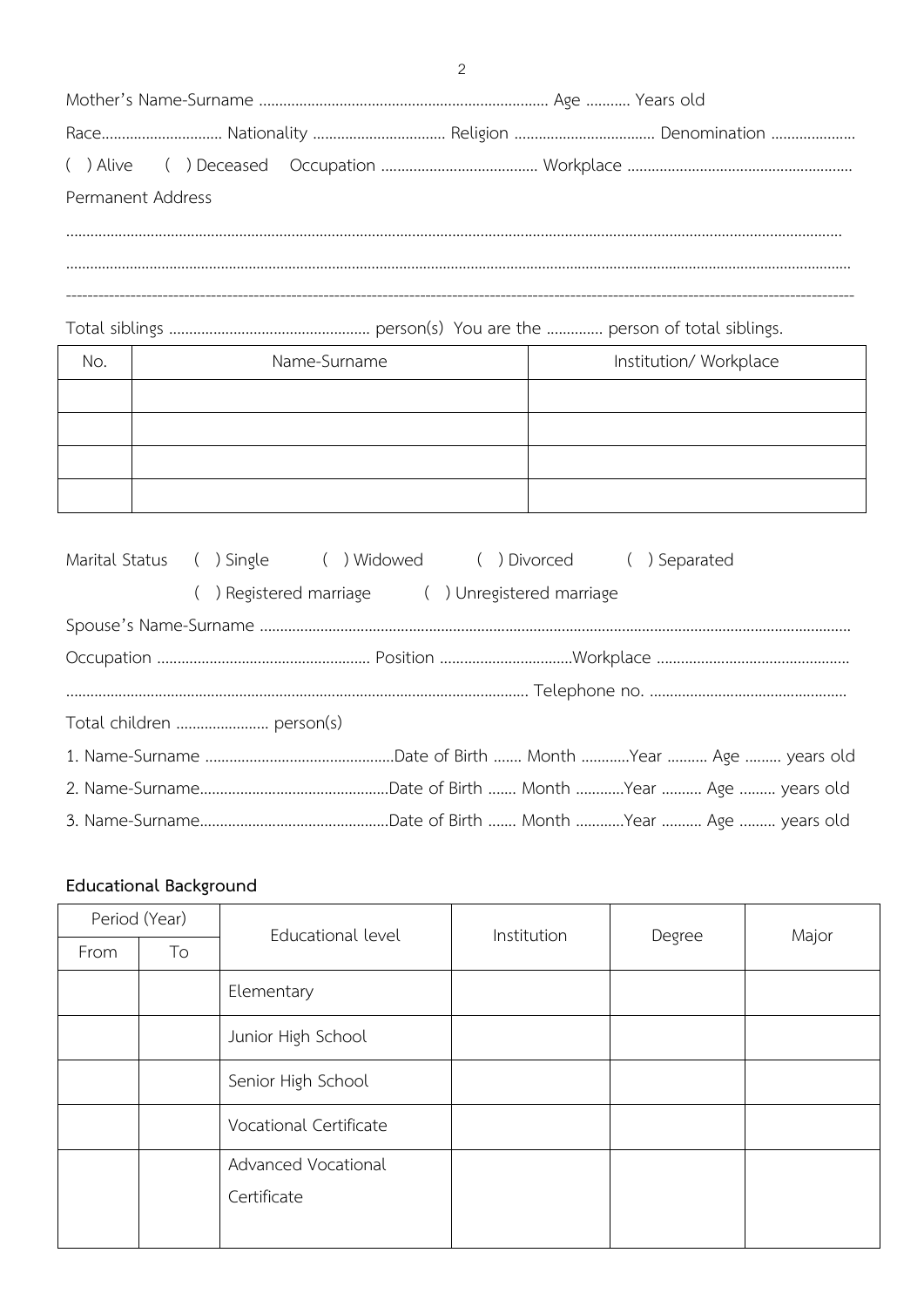|      | Period (Year) | Educational level             | Institution | Degree | Major |  |
|------|---------------|-------------------------------|-------------|--------|-------|--|
| From | To            |                               |             |        |       |  |
|      |               | Bachelor                      |             |        |       |  |
|      |               | Master                        |             |        |       |  |
|      |               | Ph. D. (Doctor of Philosophy) |             |        |       |  |
|      |               | Other                         |             |        |       |  |

The applicant must submit evidences of graduation of bachelor's degree or higher degree to the

office of Personnel Management after passing the interview test.

Extracurricular Activities During Study .............................................................................................................................

Special Qualifications ...........................................................................................................................................................

Training, Internal and External Study Visit, and other (Please specify period and place.) .................................

....................................................................................................................................................................................................

....................................................................................................................................................................................................

#### **Foreign Language Proficiency**

| Language | Speaking |         | Writing |      |         | Reading |      |         |      |
|----------|----------|---------|---------|------|---------|---------|------|---------|------|
|          | Good     | Average | Fair    | Good | Average | Fair    | Good | Average | Fair |
| English  |          |         |         |      |         |         |      |         |      |
| Other    |          |         |         |      |         |         |      |         |      |
|          |          |         |         |      |         |         |      |         |      |
|          |          |         |         |      |         |         |      |         |      |
| Other    |          |         |         |      |         |         |      |         |      |
|          |          |         |         |      |         |         |      |         |      |
|          |          |         |         |      |         |         |      |         |      |
| Other    |          |         |         |      |         |         |      |         |      |
|          |          |         |         |      |         |         |      |         |      |
|          |          |         |         |      |         |         |      |         |      |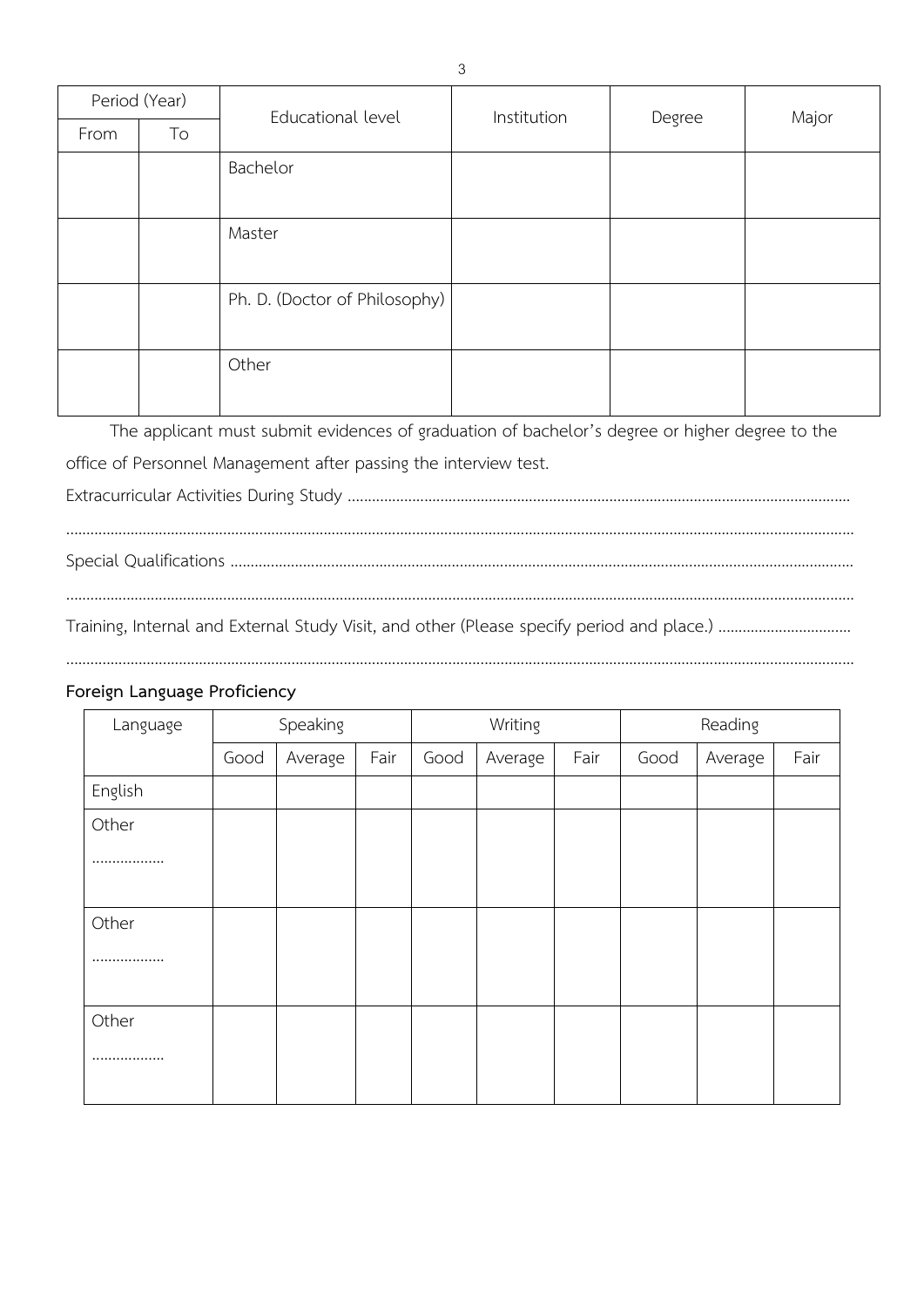### **English Proficiency Test Result**

( ) Yes. Test by …………………………………………….…………………………………. Score …………………….

on date …………………………………………...... (valid not over 2 years from the date of application)

( ) No. I agree to take an English proficiency test conducted by the standardized agency as specified by Christian University of Thailand. The English proficiency test result will be submitted to the University within 60 days after work commencement in order to be in line with the Standard of Undergraduate and Graduate Curriculum B.E. 2558 on Qualifications of Instructor.

# Period (Year) Vorkplace from past to present/ Telephone no. Position | Department/Division | Salary Reason for leaving From To

### **Working Experience (Past-Present)**

### **Other Details**

- 1. Please specify the person who can issue employment certificate or certify the applicant's behavior.
- 1.1 Name-Surname ..................................................................... Age ......... Years old Occupation ................................ Position ................................... Workplace ....................................................... Telephone no. ....................................
- 1.2 Name-Surname ..................................................................... Age ......... Years old Occupation ................................ Position ................................... Workplace ....................................................... Telephone no. ....................................
- 2. Person to contact in case of emergency
- Name-Surname ................................................................................. Relationship .........................................................
- Workplace ..............................................................................................................Telephone no. ..................................
- 3. I acknowledged this job opportunities from () Internet () Newspaper () Other ...............................
- 4. Have you been acquainted with any Christian University of Thailand's staff before applying?

(If yes, please specify name-surname and position) ................................................................................................

....................................................................................................................................................................................................

- 5. Expected Salary ................................................ baht/month
- 6. If you are qualified, when you can start working? ................................................................................................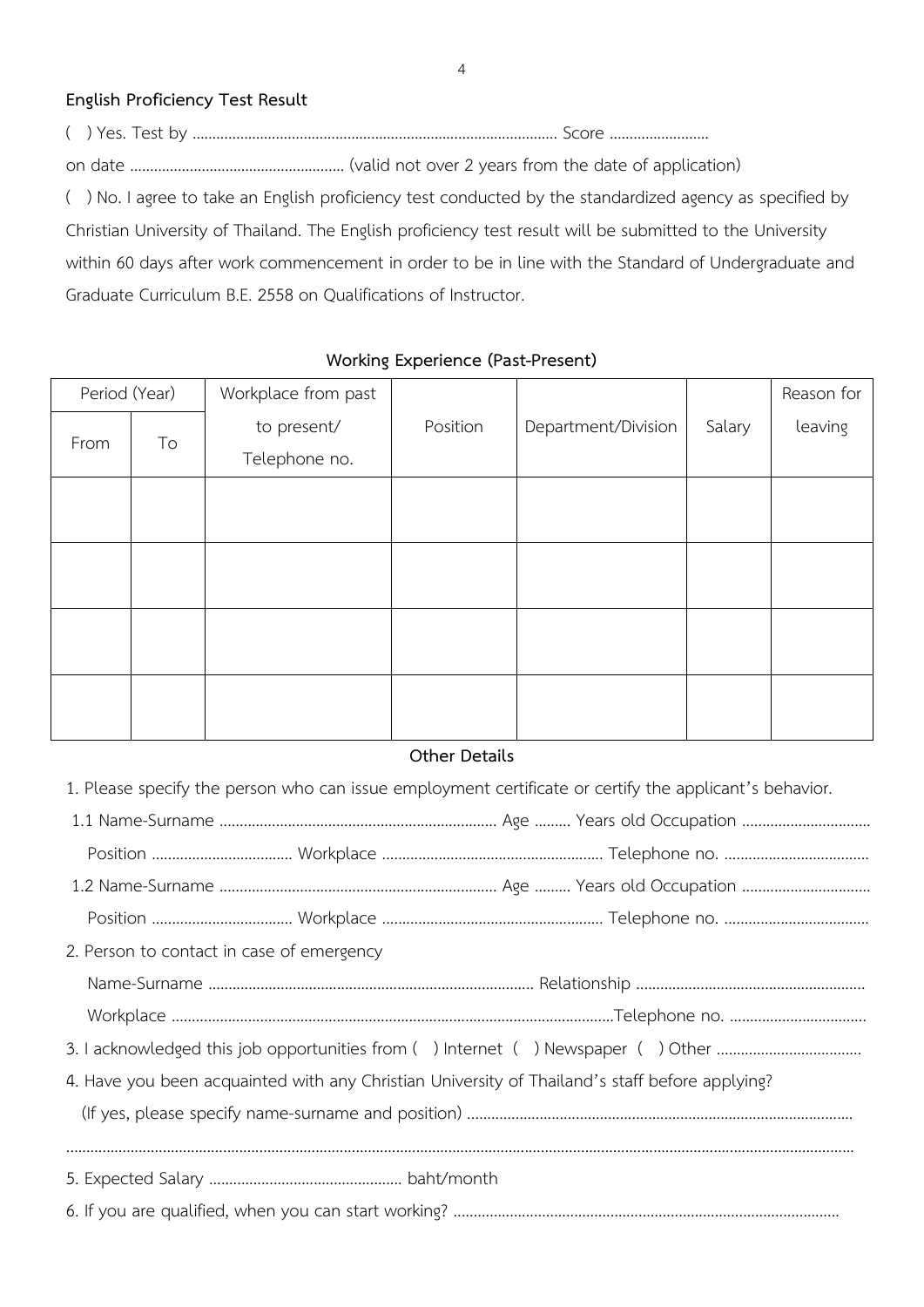5

| Certification                                                                                           |
|---------------------------------------------------------------------------------------------------------|
|                                                                                                         |
| 8. Active membership of professional association (specify member no.)                                   |
|                                                                                                         |
|                                                                                                         |
| 7. Desirable colleges and programs (Please prioritize)                                                  |
|                                                                                                         |
|                                                                                                         |
| 6. Teaching preferences and abilities (Please prioritize)                                               |
| 52                                                                                                      |
|                                                                                                         |
| information):                                                                                           |
| 5. Written textbooks and academic articles (title, period, enclose documents in case of more            |
|                                                                                                         |
|                                                                                                         |
| 4. Research with title and period (enclose documents in case of more information):                      |
|                                                                                                         |
|                                                                                                         |
| 3. The latest administrative position/ institution/ period of holding:                                  |
|                                                                                                         |
|                                                                                                         |
| 2. The latest academic rank/ institution/ year of appointment:                                          |
|                                                                                                         |
|                                                                                                         |
| Application Details (For instructor only)<br>1. Please state subjects taught/ institution(s):           |
|                                                                                                         |
|                                                                                                         |
|                                                                                                         |
| ) Nursing and Midwifery Professional License ( ) Medical Practice License<br>$\left($                   |
| 7. For instructors of Bachelor of Nursing Science/ Bachelor of Science Program in Physical Therapy only |

1. I certify that the above mentioned statement is all correct and I authorize Christian University of Thailand to investigate my background and additional information which is stated in this application. If the statement is incorrect, I authorize Christian University of Thailand to terminate the impending employment, revoke the agreement or proceed the appropriate steps.